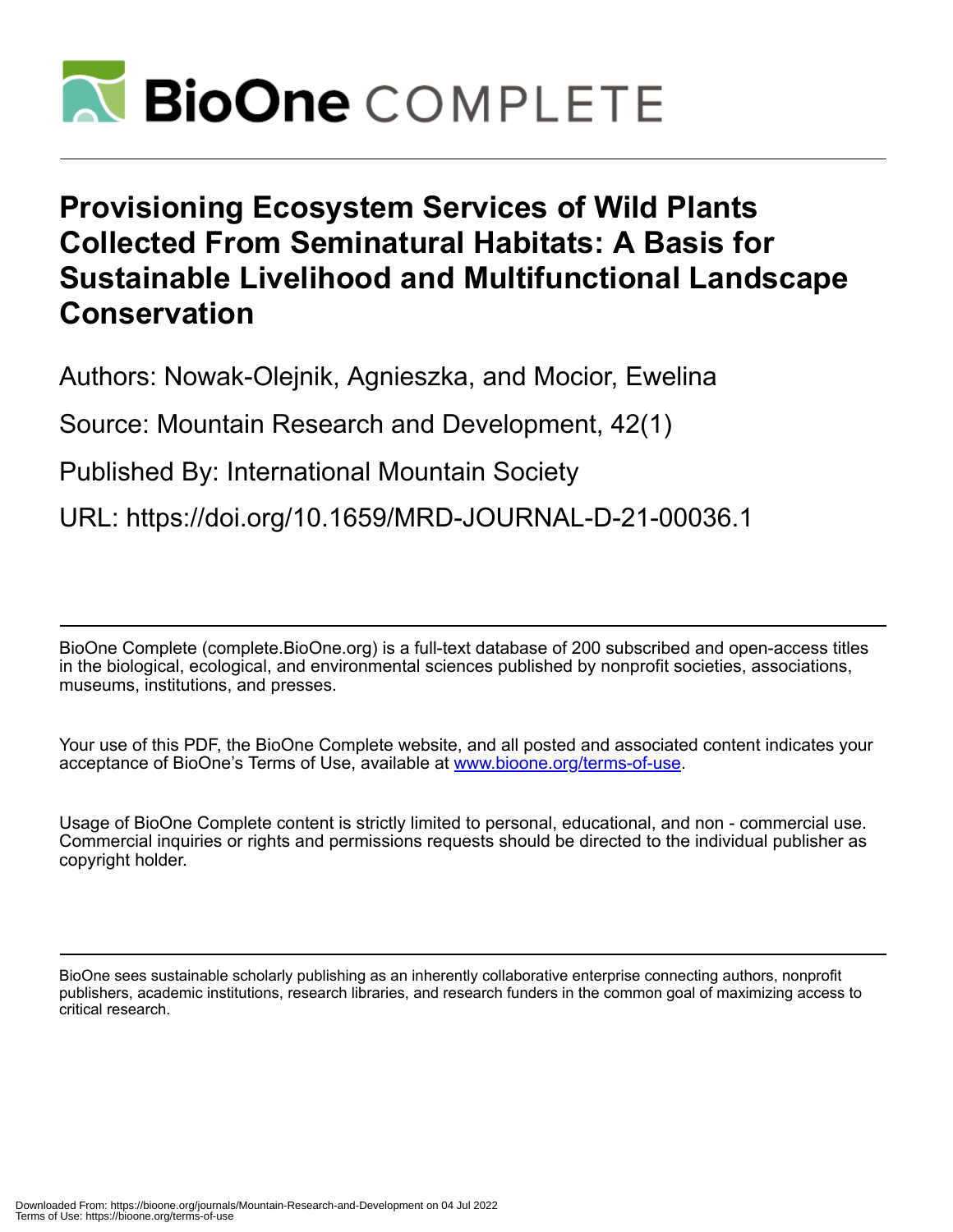# Provisioning Ecosystem Services of Wild Plants Collected From Seminatural Habitats: A Basis for Sustainable Livelihood and Multifunctional Landscape Conservation

# Agnieszka Nowak-Olejnik $^{1\,\star}$  and Ewelina Mocior $^{2}$

\* Corresponding author: [ag.nowak@uj.edu.pl](mailto:ag.nowak@uj.edu.pl)

<sup>1</sup> Institute of Geography and Spatial Management, Jagiellonian University, Gronostajowa 7, 30-347 Kraków, Poland <sup>2</sup> Independent researcher

© 2022 Nowak-Olejnik and Mocior. This open access article is licensed under a Creative Commons Attribution 4.0 International License ([http://](http://creativecommons.org/licenses/by/4.0/) [creativecommons.org/licenses/by/4.0/\)](http://creativecommons.org/licenses/by/4.0/). Please credit the authors and the full source.



Wild plants from seminatural habitats (meadows, pastures, shrubland, etc) provide numerous ecosystem services (ESs). However, because of land abandonment and reforestation processes,

these habitats and the ESs provided by them are declining. The aim of this study was to identify how local people benefit from collecting wild plants from seminatural habitats, in order to link the identified ESs with conservation practices. The research was based on a survey of 85 inhabitants of the Pieniny Mountains (Poland). The results showed that 89% of respondents regularly collected wild plants from seminatural habitats for different reasons. The most common ESs gained from this activity were natural medicine, direct consumption, and food. Furthermore,

particular species have crucial meaning for some ESs, such as direct consumption, food, natural medicine, and cosmetic purposes. For others, such as decoration, ritual purposes, or forage, only specific parts or types of plants, such as flowers, herbs, or grasses, are desirable, regardless of species. In terms of households, 38% used ESs from seminatural habitats as an additional source of livelihood. Promoting engagement in activities more adapted to the current economic situation (eg ecotourism and selling processed wild plant products) may be a good solution for using wild plants more profitably (serving as a basis for livelihood), combined with grassland conservation.

**Keywords:** conservation; ethnobotany; provisioning ecosystem services; survey; Pieniny Mountains.

Received: 4 August 2021 **Accepted:** 25 November 2021

# Introduction

Wild plant and animal products are provisioning ecosystem services (ESs) according to the Millennium Ecosystem Assessment (2005). However, Vári et al (2020) concluded that ''wild plant products'' is an umbrella term for a collection of ESs. In the Economics of Ecosystems and Biodiversity classification (TEEB 2010), the collection of wild plants involves a few provisioning ESs, such as provision of food, raw materials (fuels and fibers), and genetic, medicinal, and ornamental resources. These categories are similar to the Common International Classification of Ecosystem Services (Haines-Young and Potschin 2018), which lists wild plants used for nutrition, fibers, and other materials from wild plants for direct use or processing; wild plants used as a source of energy; and genetic material from plants.

In rural areas, ESs provided by wild plants may serve not only to satisfy one's own needs but also as a basis for livelihood (eg Poe et al 2013; Kaoma and Shackleton 2014; Vári et al 2020). Here, the main focus is put on the ESs provided by seminatural habitats. In this study, we define seminatural habitats as habitats of plant communities that have developed with longstanding land use (grazing, cutting, mowing, etc) on sites previously covered by forests. In the Pieniny Mountains, there are several groups of such plant communities, including swamps (reed swamps, sedge swamps, and swamp meadows), moist or mesic hay meadows, pastures, grazed or mowed xerothermic grasslands, herbaceous communities, heaths, roadside verges, shrubby communities, glade vegetation, and forest edges (Kazmierczakowa and Pancer-Koteja 2004). Because of their ´ species richness, typical species in these communities provide a range of ESs that may support livelihoods (Hönigová et al  $2012$ ). On the one hand, they can provide people with food, forage, and biofuel, as well as provide a foundation for the pastoral economy. On the other hand, herbal medicine, cosmetic, decoration, and ritual products made from wild plants can be sold (Nedelcheva et al 2011; Hönigová et al 2012). ESs provided by wild plants may foster the development of ecotourism; for example, traditional cuisine based on wild plants may serve as a tourism product (Łuczaj et al 2012; Derek 2021). However, as a result of socioeconomic transformations leading to land abandonment and reforestation processes, which have been particularly rapid in Central and Eastern Europe, mountain grasslands and other seminatural communities are some of

Mountain Research and Development Vol 42 No 1 Feb 2022: R11–R19 https://doi.org/10.1659/MRD-JOURNAL-D-21-00036.1 R11

Downloaded From: https://bioone.org/journals/Mountain-Research-and-Development on 04 Jul 2022 Terms of Use: https://bioone.org/terms-of-use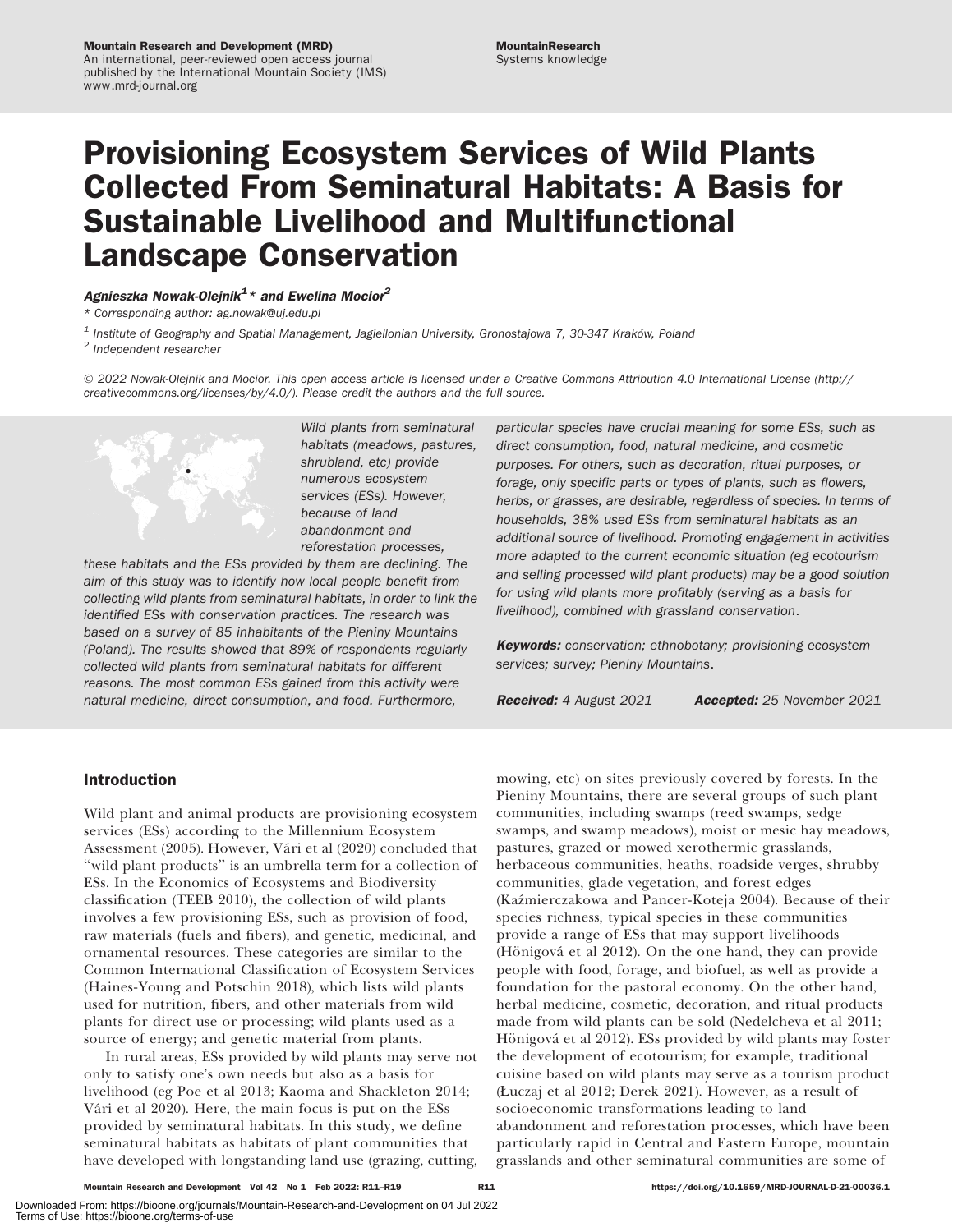

FIGURE 1 Study area. (A) Location in Central Europe; (B) division into 3 parts.

the most endangered ecosystems in Europe (Medwecka-Kornaś 1977; Tokarczyk 2018; Peciña et al 2019). Moreover, the ecological, cultural, and economic role of seminatural meadows is still underestimated, as shown by the example of Jiuzhaigou National Park in China, where a policy of reforestation of valuable grasslands was implemented (Urgenson et al 2014).

The decrease in area of open spaces affects the ESs provided (Bieling 2013; Fontana et al 2014; Pecina et al ~ 2019). Hence, the conservation of grasslands and other seminatural habitats may benefit sustainable livelihoods. Such habitats support the gathering of wild plants for provisioning purposes and for ecotourism development because of multiplier effects; for example, grasslands of the Pieniny Mountains are the source of many cultural ESs for tourists (Nowak-Olejnik et al 2020). At the same time, linking land use practices with conservation practices may be beneficial for both inhabitants and nature.

There are many studies on collecting wild plants in general (eg Łuczaj 2010, 2012; Hurley et al 2012; Kalle and Sõukand 2013; Reyes-García et al 2015; Palliwoda et al 2017). However, most consider only wild plants used as food (eg Łuczaj et al 2012; Kalle and Sõukand 2013; Stryamets et al 2015) or medicine (eg Sõukand and Kalle 2011; Łuczaj et al 2012; Stryamets et al 2015; Nand and Naithani 2018). Some studies refer to other provisioning ESs based on gathering wild plants, such as decoration or forage (eg Nedelcheva et al 2011; Kang et al 2017; Palliwoda et al 2017). Thus, there remains a significant gap in our knowledge of the bundle of ESs provided by wild plants. Many researchers solely analyzed wild forest plants used by local communities (eg Shackleton and Shackleton 2004; Agbogidi 2010; Dau and Elisha 2014; Fajobi and Fingesi 2018; Chamberlain et al 2020), but few studies have considered the utilization of plant species from seminatural habitats (eg Urgenson et al 2014). Our study also differs from other studies in that research on wild plant collection is mainly conducted using a nonrandom, intercept sampling method (eg Kalle and Sõukand 2013; Klepacki 2016; Palliwoda et al 2017), whereas we applied a random sampling method. This technique rarely appears in ethnobotanical studies.

The study aimed to investigate how local people benefit from collecting wild plants from seminatural habitats and, consequently, what possibilities this presents for combining sustainable livelihood with seminatural habitat conservation in mountain areas. The specific research question is, What ESs are provided by wild plants to local people? In addition, we discuss the possible contribution of ESs provided by wild plants to sustainable livelihoods and the related options for local people to conserve seminatural habitats.

# Material and methods

# Study area

The study was conducted in the Polish part of the Pieniny Mountains, Carpathians (Figure 1). The Pieniny Mountains, as a part of the Pieniny Klippen Belt, are characterized by a complex geological structure in which Mesozoic, Paleogene, and Quaternary rock formations coexist (Klimaszewski 1972). This low mountain range is around 35 km long and up to 6 km wide (Figure 1). Flora of this area is diverse and distinct from neighboring mountain regions (Zarzycki and Wróbel 2012). This is the result of specific environmental conditions of diverse geology and relief, as well as relative isolation. In addition, longstanding extensive land use has positively influenced both landscape diversity and biodiversity of the region. More than 1100 species of vascular plants are found there; almost 900 of them are native, about 150 are synanthropic, and more than 50 species are inherited or adventive (Zarzycki 2000).

The land use structure is dominated by forest and seminatural habitats, which cover 46 and 31%, respectively, of the study area (Table 1). The Dunajec river divides the Pieniny Mountains into 3 parts: the Pieniny Właściwe, the Małe Pieniny, and the Pieniny Spiskie (Figure 1). They are diverse in terms of land use as their management history differs. The Pieniny Spiskie has an agricultural character with seminatural vegetation covering 39% of the area and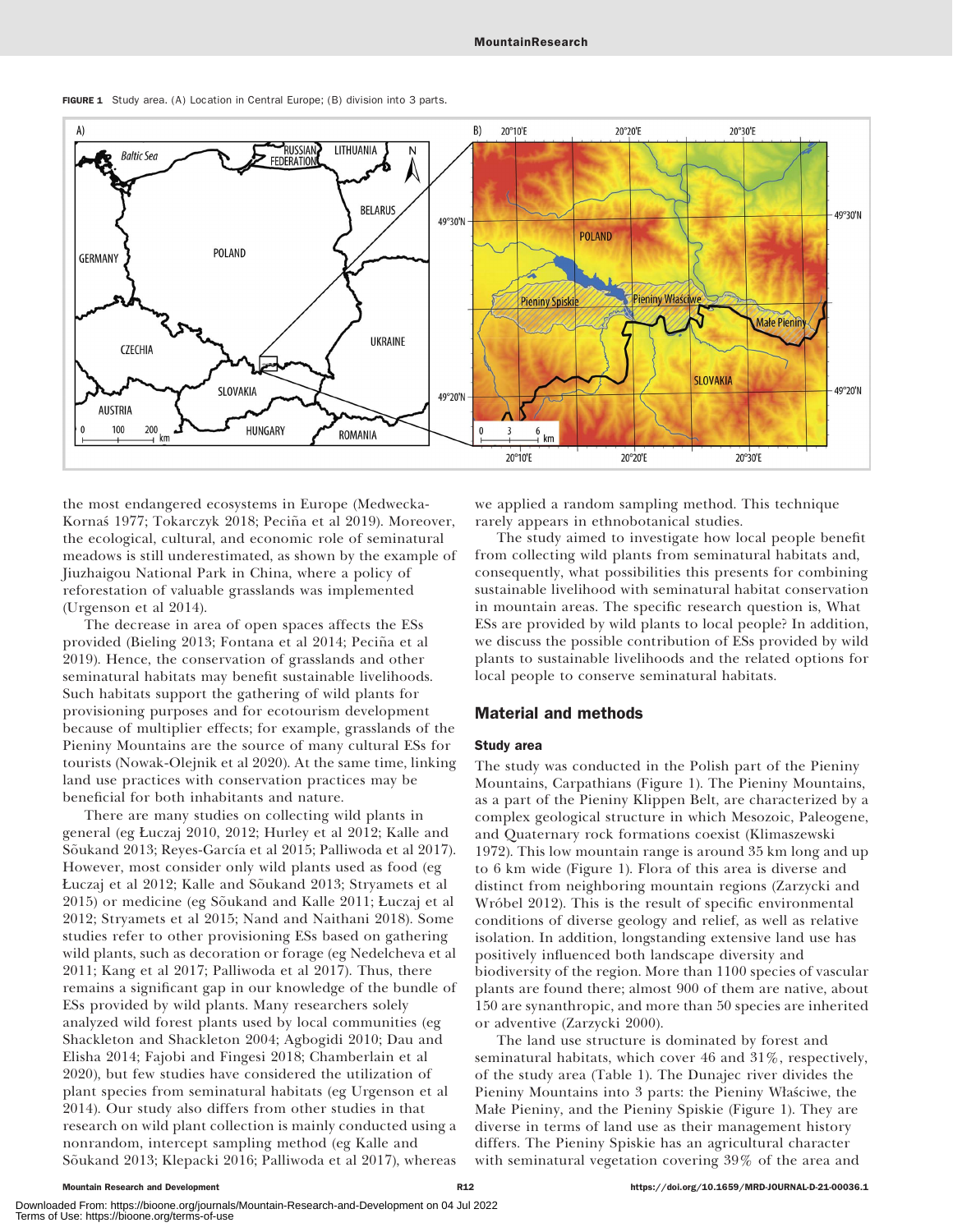Mountain Research and Development **Mountain Research and Development** R13 https://doi.org/10.1659/MRD-JOURNAL-D-21-00036.1 Downloaded From: https://bioone.org/journals/Mountain-Research-and-Development on 04 Jul 2022

Terms of Use: https://bioone.org/terms-of-use

### TABLE 1 Land use in the Polish part of the Pieniny Mountains.

| <b>Land use</b>               | <b>Male</b><br><b>Pieniny</b><br>(%) | <b>Pieniny</b><br>Właściwe Spiskie<br>(%) | (%) | <b>Pieniny</b><br><b>Pieniny   Mountains</b><br>in general<br>(%) |
|-------------------------------|--------------------------------------|-------------------------------------------|-----|-------------------------------------------------------------------|
| <b>Forest</b>                 | 55                                   | 57                                        | 35  | 46                                                                |
| <b>Seminatural vegetation</b> | 29                                   | 21                                        | 39  | 31                                                                |
| <b>Arable land</b>            | 11                                   | 17                                        | 21  | 17                                                                |
| <b>Built-up area</b>          | $\overline{4}$                       | 3                                         | 3   | 3                                                                 |
| <b>Water bodies</b>           | 1                                    | 3                                         |     | $\mathcal{D}$                                                     |

Source: Based on Head Office of Geodesy and Cartography n.d.

arable land covering 21%. The Małe Pieniny and the Pieniny Właściwe are dominated by forest. The Małe Pieniny has the highest share of built-up areas, because the only town in the Pieniny Mountains, Szczawnica, is there. Moreover, most of the area of the Pieniny Właściwe is protected within Pieniny National Park (PNP). The huge landscape diversity makes the area particularly suitable for tourism.

### Data collection and analysis

To obtain information on ESs provided by wild plants found in seminatural habitats, a survey of inhabitants of the Pieniny Mountains was conducted. Applying the Common International Classification of Ecosystem Services (Haines-Young, Potschin 2018) as a starting point for the selection of ESs provided by wild plants from seminatural habitats, 9 categories of provisioning ESs were distinguished. The naming of these ESs followed Hönigová et al (2012) and Palliwoda et al (2017): direct consumption; food; fibers and other materials from wild plants for direct use as, or processing into, natural medicines; cosmetics; decoration; ritual purposes; fertilizers; forage; and wild plants used as a source of energy in the form of biofuels. Wild plants used for nutrition were divided into 2 classes: direct consumption and food. Direct consumption involves satisfying hunger occasionally during a walk, whereas food concerns wild plants brought home to prepare a meal or preserves. As a group, genetic material from plants was excluded, because gathering seeds or other parts of plants to maintain or spread their population may be an indirect motivation to produce other ESs, such as food or medicine.

In the first part of questionnaire, respondents were asked whether they collected plants from seminatural habitats. If the answer was ''yes,'' information on specific plant species used for particular purposes, referring to provisioning ESs mentioned earlier, was gathered. In the next step, residents were asked whether they used these resources only to satisfy their own needs or whether they also sold them. In the latter case, participants were asked to indicate in which of the following activities they or members of their households are involved: livestock grazing and feeding with hay, the sale of collected herbs and fruits, the sale of preserves from collected plants, the sale of decoration pieces, and the sale of animal products (dairy, honey, etc). In addition, qualitative comments on these issues were gathered.

A random sampling method was used. The sample was relatively small; thus, the results should be interpreted with FIGURE 2 ESs provided by wild plants from seminatural habitats.



caution. A total of 85 residential addresses were drawn from 2732 households located within the boundaries of the Pieniny Mountains using the ArcGIS Sampling Tool (Create Random Points). The total number of households in the Pieniny Spiskie was 1201, in the Pieniny Właściwe was 872, and in the Małe Pieniny was 659. An address database was obtained from the Statistical Office, and residential buildings were selected based on the Topographic Objects Database (Head Office of Geodesy and Cartography n.d.). The share of addresses drawn from the Pieniny Spiskie was  $3.2\%$  (39 households), from the Pieniny Właściwe was  $3.7\%$ (32 households), and from the Małe Pieniny was 2.1% (14 households). In every household, 1 resident was interviewed. If the first-choice resident refused to participate, the interviewer asked at the next-door household. A total of 85 questionnaires were collected from September 2019 to February 2020. The response rate was 50%.

Botanical names of plant species listed by respondents were identified afterward, based on the local occurrence of plant species. Plants occurring only in nonseminatural habitats (ie in forests) were excluded from the list. However, it was assumed that plants occurring in both seminatural and nonseminatural habitats (eg Vaccinium sp) were collected from both types of habitat, depending on their accessibility. Therefore, they were included in the study.

Statistical analyses were performed in SPSS Statistics (IBM SPSS 25). The influence of the place of residence (part of the Pieniny Mountains) was analyzed by performing crosstabulation (chi-square test). Cramér's V test was applied to measure the strength of the relationships.

# Results

Of the interviewed residents, 89% declared that they collected wild plants from seminatural habitats. The greatest percentage concerned people who used wild plants for natural medicine (69%), followed by direct consumption  $(66\%)$  and food  $(53\%)$ , whereas the smallest percentage concerned cosmetic purposes, at only 7% (Figure 2). Fertilizers and biofuel production were not mentioned.

Involvement in the plant collecting process differed in terms of the place of residence. The share of people collecting wild plants was highest in the Pieniny Spiskie (95%) and lowest in the Małe Pieniny (79%). Collecting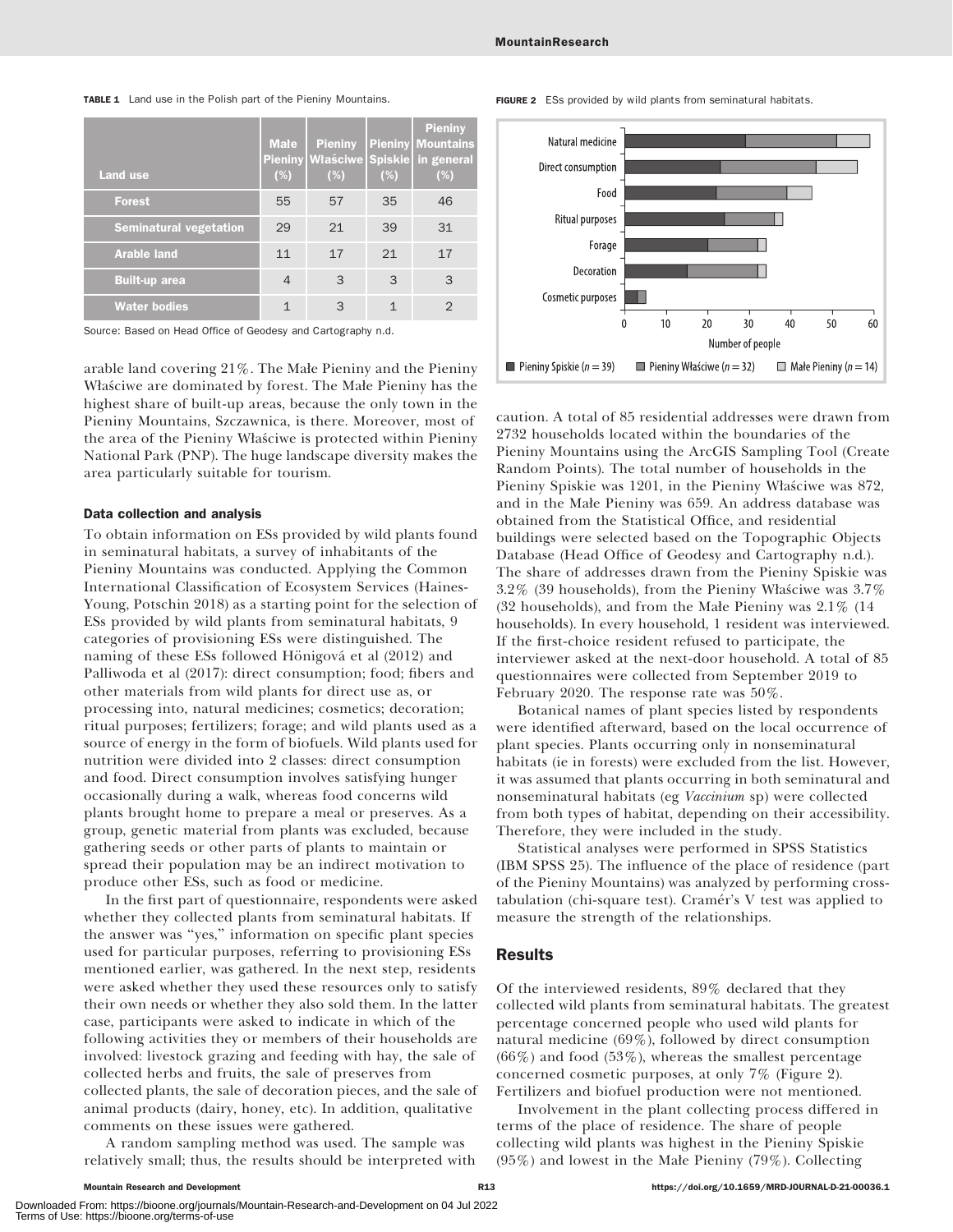|  | <b>TABLE 2</b> Relationship between ESs provided by wild plants from seminatural habitats and place of residence. |  |  |  |  |  |
|--|-------------------------------------------------------------------------------------------------------------------|--|--|--|--|--|
|--|-------------------------------------------------------------------------------------------------------------------|--|--|--|--|--|

| <b>Statistical test</b> | In general  | l Natural medicine <b>\</b> | Food  | <b>Direct consumption</b> | <b>Rituals</b> | <b>Cosmetics</b> | <b>Decoration</b> | Forage   |
|-------------------------|-------------|-----------------------------|-------|---------------------------|----------------|------------------|-------------------|----------|
| <b>Chi square</b>       | $3.089^{a}$ | 1.449                       | 0.760 | 1.531                     | 10.383*        | 1.114            | $6.192*$          | $6.009*$ |
| <b>Cramér's V</b>       | 0.191       | 0.131                       | 0.095 | 0.134                     | $0.350*$       | 0.114            | $0.270*$          | $0.266*$ |

Note: Cramér's V test measured the strength of association: negligible (0.0 to <0.1), weak ( $\geq$ 0.1 to <0.2), moderate ( $\geq$ 0.2 to <0.4; Fagerholm et al 2019). a) Poor data distribution.

 $*$  P < 0.05.

plants for natural medicine, forage, and food production, as well as ritual and cosmetic purposes, were the most common reasons among the residents of the Pieniny Spiskie. Only consumption and decoration purposes had the highest share within residents from the Pieniny Właściwe. Nonetheless, the chi-square test indicated that only forage, ritual, and decoration purposes differed significantly among the regions. The relationship between mentioned ESs and place of residence was moderate according to Cramér's V test (Table 2).

Around 38% of respondents' households used ESs from grasslands for their livelihood. A third of households were involved in livestock grazing and feeding with hay (33%). The sale of collected herbs and fruit concerned only 4% of households. Other types of livelihood were practiced by individuals: sale of preserves from collected plants, sale of decoration pieces, and sale of some animal products (dairy, honey, etc) obtained indirectly from grasslands (Figure 3). In terms of place of residence, the highest share of respondents were involved in selling products derived from seminatural habitats in the Pieniny Spiskie (51%), whereas the shares in the Pieniny Właściwe and Małe Pieniny were lower at 28 and 21%, respectively (Figure 3). The chi-square test indicated that only livestock grazing and feeding with hay differed significantly depending on the place of residence. In addition, according to Cramér's V test, the relationship between these variables was moderate (Table 3).

The results showed that particular species had crucial meaning only in the provision of some ESs related to collecting plants (direct consumption, food, natural medicine, and cosmetic purposes; Table 4). The other ESs (decoration, ritual purposes, or forage) were based on specific parts or types of plants (flowers, herbs, or grass; Table 4).

The widest range of plants (20 were named) was used for natural medicine (Table 4). Most common were herbs used for infusions (St. John's wort, nettle, and mint), fruits for liquors (blackthorn and hawthorn), and dandelion flowers

FIGURE 3 Livelihoods based on ESs provided by wild plants from seminatural habitats.



for syrup. Apart from oral intake, ribwort plantain was used externally for dressing wounds (Table 4).

Respondents named 9 wild plants for direct consumption and 11 for food preparation. The most popular wild plants for direct consumption included wild fruits (ie wild strawberry, blueberry, raspberry, and blackberry), followed by sorrel (Table 4). Regarding the preparation of food, fruits (above all blueberry) and sorrel played the most important roles.

The list of plants used for cosmetic purposes included 7 species (Table 4). For decoration purposes, the flowering stage of plants was most important (Table 4). The ritual that engaged the most people in collecting wild plants was an annual celebration in the Catholic Church on 15 August: the Feast of the Assumption of Mary. For this, different wild plants were collected, especially herbs, giving the festival its folk name of Virgin Mary of Herbs (Table 4). Usually, plants gathered for this purpose are useful in the household for food, medicine, and so forth. People also prepare wreaths made with flowers for the Octave of Corpus Christi (another feast celebrated in the Catholic Church).

In the case of forage, mainly grass and hay were mentioned (Table 4).

# **Discussion**

# ESs provided by wild plants

Most residents of the Pieniny Mountains collected wild plants and consequently used the ESs provided by them. Our results contrast with those of Biró et al (2014), whose research indicated that wild plants are no longer collected. However, other researchers have observed that collecting wild plants is still popular (eg Łuczaj 2010; Kalle and Sõukand 2013; Schulp et al 2014; Reyes-García et al 2015; Palliwoda et al 2017). Furthermore, some researchers (eg Łuczaj 2012; Klepacki 2016) identified a wider range, in comparison to our findings, of wild plants from seminatural habitats used for specific purposes, which may result from stronger bonds with local customs. Thus, engagement in collecting wild plants may vary among specific countries and regions depending on local traditions and their vitality.

However, ESs provided by wild plants were still more common in the agricultural community, represented here by the Pieniny Spiskie. This is in line with the results of many studies (eg Łuczaj et al 2012; Menendez-Baceta et al 2012; Schulp et al 2014). When it comes to the structure of ESs, significant differences concerned forage and ritual purposes, which were the most popular among residents of the Pieniny Spiskie, as well as decoration, which was relatively unpopular there in comparison to other parts of the Pieniny Mountains. This could be related to the provisioning ESs being more important in low-income regions, such as mountain

Downloaded From: https://bioone.org/journals/Mountain-Research-and-Development on 04 Jul 2022 Terms of Use: https://bioone.org/terms-of-use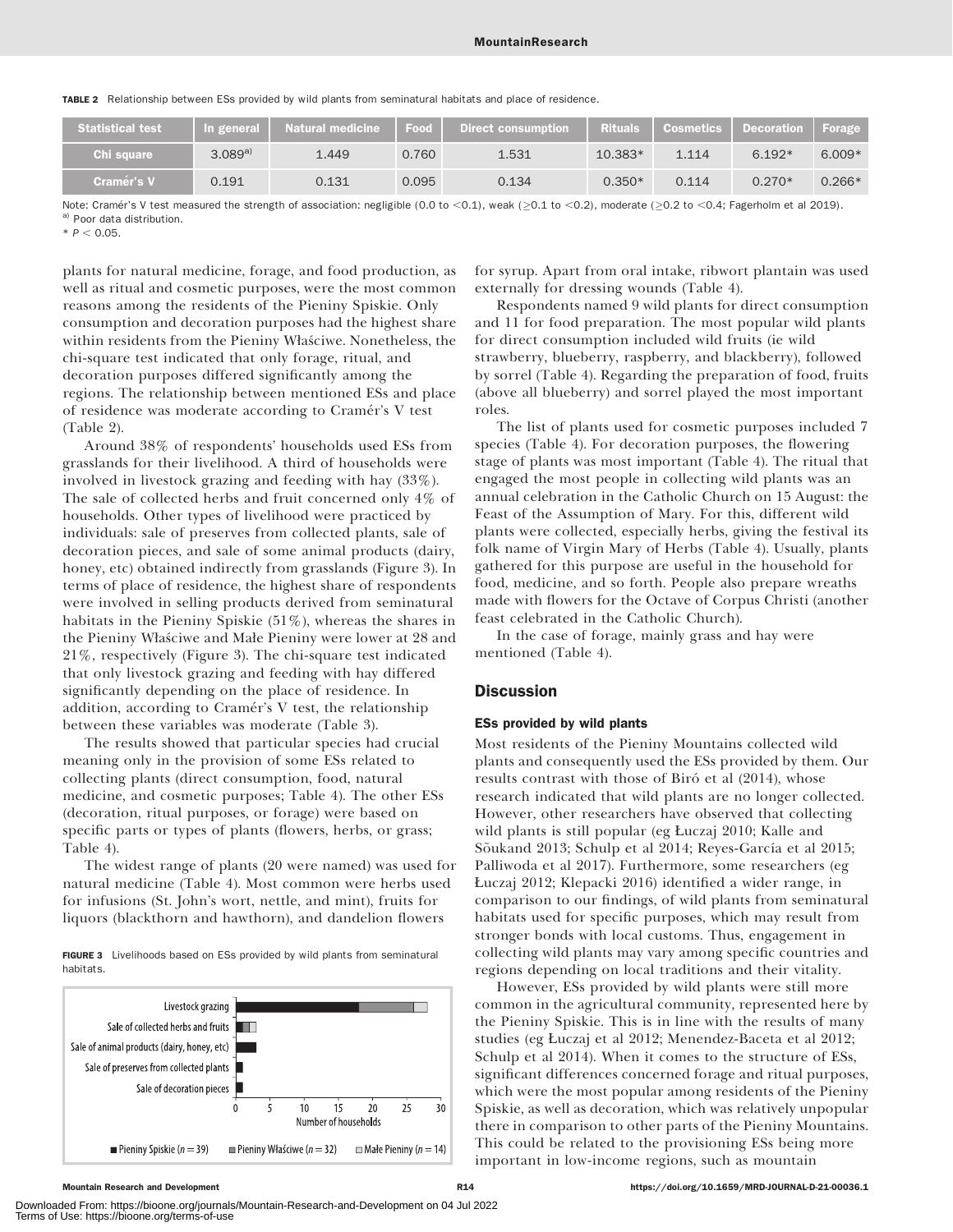TABLE 3 Relationship between livelihoods based on ESs provided by wild plants from seminatural habitats and place of residence.

| <b>Statistical test</b> | In general | <b>Livestock</b><br>grazing | Sale of collected<br>herbs and fruits | Sale of animal<br><b>products</b> | Sale of<br><b>preserves</b> | Sale of<br>decoration pieces |
|-------------------------|------------|-----------------------------|---------------------------------------|-----------------------------------|-----------------------------|------------------------------|
| Chi square              | 5.894      | $6.201*$                    | $0.659^{a}$                           | $3.668^{a}$                       | $1.194^{a}$                 | $1.194^{a}$                  |
| Cramér's V              | 0.263      | $0.270*$                    | 0.088                                 | 0.208                             | 0.118                       | 0.118                        |

Note: Cramér's V test measured the strength of association: negligible (0.0 to <0.1), weak ( $\geq$ 0.1 to <0.2), moderate ( $\geq$ 0.2 to <0.4; Fagerholm et al 2019). a) Poor data distribution.

 $* P < 0.05$ 

agricultural areas, because they contribute to economic welfare (Stryamets et al 2015). In contrast, the group of cultural ESs provided by wild plants, which may also include decoration (Reyes-García et al 2015), is more typical of regions with higher income (Stryamets et al 2015). This is the case in the Małe Pieniny, where the only town is located and people can earn a living outside of agriculture.

Wild plant ESs refer to various ESs that are used by people to differing extents. Thus, different ESs based on wild plants should be investigated separately. The most common ESs based on wild plants from seminatural habitats were natural medicine and food. Forage, ritual purposes, and decoration were less important, and cosmetic purposes were quite rare. Fertilizers and biofuel production were not mentioned. This is in line with the findings of many researchers who underlined that the main uses of wild plants are food and medicine (eg Reyes-García et al 2005; Łuczaj 2010; Grasser et al 2012; Schunko et al 2012; Poe et al 2013; McLain et al 2014; Palliwoda et al 2017). Moreover, the results of Stryamets et al (2012) indicate that in high-income countries (eg Sweden), the only provisioning ES based on wild plants is food, whereas in middle-income countries (eg Ukraine), the bundle of provisioning ESs based on wild plants is broader and includes herbal medicine, decoration products, and forage. To a certain extent, this contradicts the results of other researchers (eg Schunko et al 2012; Palliwoda et al 2017), who found that different provisioning ESs based on wild plants are also used by people in highincome regions (eg Austria and Germany). These differences may indicate that ESs provided by wild plants depend on not only individual factors, such as personal income, but also previous (childhood) experiences, access to specific habitats, and so forth. Thus, investigation of the previously mentioned factors influencing ESs provided by wild plants poses an important challenge for further research. Our study focused solely on ESs provided by wild plants from seminatural habitats, whereas others considered wild plants from forests (eg Stryamets et al 2012) or both seminatural and forested habitats (eg Schunko et al 2012; Palliwoda et al 2017). Consequently, more research is needed to examine the relationship between the type of habitat and the bundle of ESs provided by wild plants.

The ESs depended on the different attributes of plants. Particular species played a crucial role in the case of some ESs, for example, direct consumption, food, natural medicine, and cosmetic purposes. However, for other ESs (decoration, ritual purposes, or forage), only a specific part or type of plant, such as flowers, herbs, or grass, was desirable. In this study, medicinal purposes included the widest range of species. This is in line with the results of Peciña et al (2019), who found that natural medicine ESs were tightly linked to plant diversity. Other researchers have confirmed that the widest range of plants is used for natural medicine purposes (eg Reyes-García et al 2005; Tardío et al 2005; Stryamets et al 2012 for Ukraine). In contrast, direct consumption and food, which were the second most common ESs in the present study, in terms of number of species used, were reported by different authors as involving the greatest number of plant species (eg Stryamets et al 2012 for Sweden; Palliwoda et al 2017). These dissimilarities may result from a different level of traditional ecological knowledge in the regions compared. However, differences may also be the result of a discrepancy in the classification of plants providing food and medicine ESs. In this study, liquids derived from wild plants, such as infusions and liquors, which can trigger some health effects, were assigned to the natural medicine category, whereas in the studies of Reyes-García et al  $(2015)$  and Schunko et al  $(2012)$ , they were classed as beverages. They are often used for both reasons. As this shows, many categories can overlap; for example, wreaths and bunches of flowers and herbs used for ritual purposes can later serve decoration and medicinal purposes (Łuczaj 2011, 2012).

### Applications in sustainable livelihood and conservation

As in the study of Poe et al (2013), in our study, less than half of the respondents used ESs provided by wild plants for their livelihoods. However, this share was higher by almost 10% in the study of Poe et al (2013). This may result from the inclusion of indirect benefits in their study, such as involvement in education related to wild plants, which was not addressed in the present study. Provisioning ESs played a more important role for livelihood in the agricultural part of the study area (Pieniny Spiskie). However, benefits from using seminatural habitats served as an additional source of income for the household, rather than as the main source. Wild plants are still commonly used for livelihood in local communities in undeveloped regions of the world. For example, in Nepal, according to the findings of Olsen and Larsen (2003), wild medicinal plants contributed 3 to 44% of household income. Similar results were obtained in the Western Himalayas, India, by Nand and Naithani (2018).

The decline in use of ESs provided by wild plants from seminatural habitats causes a decrease in the diversity of plant communities, hinders local income diversification, and results in a steady loss of traditional ecological knowledge. As previously stated, ESs provided by wild plants from seminatural habitats provide direct benefits for sustainable livelihoods. Fontana et al (2014) showed that traditionally managed meadows provide the largest extent of ESs based on edible and healing plants, as well as aesthetics. Thus, linking local livelihoods with ecotourism and conservation on a greater scale may positively influence the whole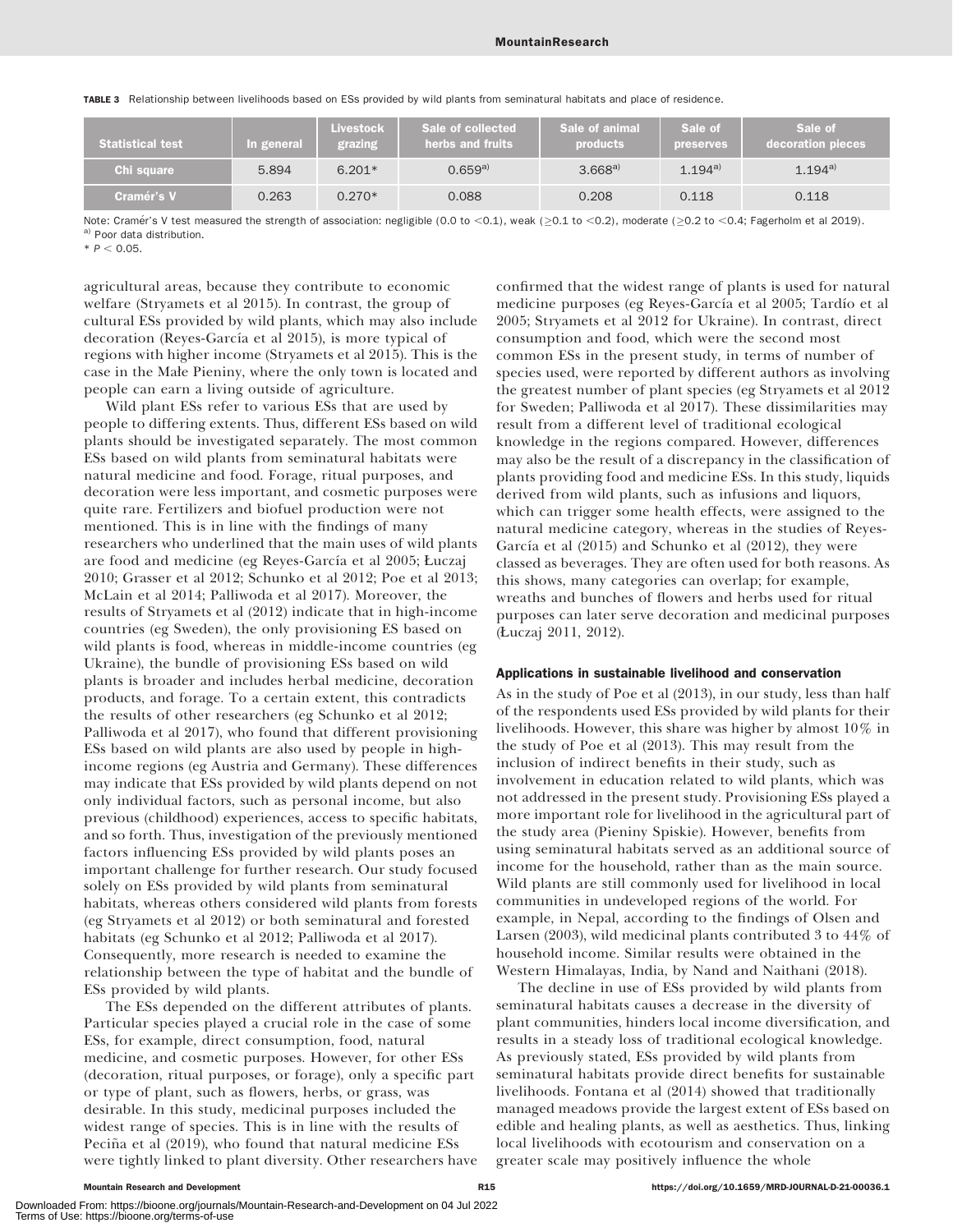| TABLE 4 Plants from seminatural habitats used by local residents. |  |  |  |  |  |  |  |
|-------------------------------------------------------------------|--|--|--|--|--|--|--|
|-------------------------------------------------------------------|--|--|--|--|--|--|--|

| <b>Species mentioned by respondents</b> |                              | <b>Natural</b>                  |                           | <b>Direct</b>    |                  |                |                  |                      |                 |
|-----------------------------------------|------------------------------|---------------------------------|---------------------------|------------------|------------------|----------------|------------------|----------------------|-----------------|
| <b>English</b>                          | <b>Polish</b>                | <b>Latin</b>                    | medicine                  | Food             | consumption      | <b>Rituals</b> | <b>Cosmetics</b> | <b>Decoration</b>    | Forage          |
| <b>Blackberry</b>                       | Jeżyna                       | <b>Rubus spp</b>                |                           | 3                | $\boldsymbol{9}$ |                |                  |                      |                 |
| <b>Blackthorn</b>                       | <b>Tarnina</b>               | <b>Prunus spinosa</b>           | 8                         | $\overline{2}$   | $\overline{2}$   |                |                  |                      |                 |
| <b>Blueberry</b>                        | <b>Borówka</b>               | Vaccinium spp                   | 6                         | 15               | 25               |                |                  |                      |                 |
| <b>Broad-leaved</b><br>thyme            | <b>Macierzanka</b>           | <b>Thymus</b><br>pulegioides    | $\mathbf{1}$              |                  |                  |                | $\mathbf{1}$     |                      |                 |
| <b>Chamomile</b>                        | <b>Rumianek</b>              | <b>Matricaria</b><br>chamomilla | 2                         | $\mathbf 1$      |                  | 2              | $\mathbf{1}$     | $\mathbf{1}$         |                 |
| <b>Clover</b>                           | Koniczyna                    | <b>Trifolium spp</b>            |                           |                  | $\mathbf{1}$     | $\mathbf{1}$   |                  |                      | $\mathbf{1}$    |
| <b>Coltsfoot</b>                        | <b>Podbiał</b>               | Tussilago farfara               | $\mathbf{1}$              |                  |                  |                |                  |                      |                 |
| <b>Comfrey</b>                          | Żywokost<br>lekarski         | <b>Symphytum</b><br>officinale  | $\mathbf{1}$              |                  |                  |                |                  |                      |                 |
| <b>Common centaury</b>                  | <b>Centuria</b><br>pospolita | <b>Centaurium</b><br>erythraea  | 3                         |                  | $\mathbf{1}$     | $\mathbf{1}$   |                  |                      |                 |
| <b>Common daisy</b>                     | <b>Stokrotka</b>             | <b>Bellis perennis</b>          |                           |                  |                  | 2              | $\mathbf{1}$     | $\overline{2}$       |                 |
| <b>Common dandelion</b>                 | <b>Mniszek lekarski</b>      | <b>Taraxacum</b><br>officinale  | 12                        |                  |                  | $\mathbf{1}$   | $\mathbf 1$      |                      |                 |
| <b>Common nettle</b>                    | Pokrzywa                     | <b>Urtica dioica</b>            | 14                        | $\mathbf 1$      |                  |                | 2                |                      | $\overline{2}$  |
| <b>Field horsetail</b>                  | <b>Skrzyp polny</b>          | <b>Equisetum arvense</b>        | 2                         |                  |                  | $\mathbf{1}$   |                  |                      |                 |
| <b>Hawthorn</b>                         | Głog                         | Crataegus spp                   | $\overline{7}$            | $\mathbf{1}$     | $\mathbf{1}$     |                |                  |                      |                 |
| <b>Horseradish</b>                      | <b>Chrzan</b>                | Armoracia rusticana             |                           | $\mathbf 1$      |                  |                |                  |                      |                 |
| <b>Juniper</b>                          | <b>Jałowiec</b>              | <b>Juniperus</b>                | $\mathbf{1}$              |                  |                  |                |                  |                      |                 |
| <b>Mint</b>                             | <b>Mięta</b>                 | Mentha spp                      | 12                        | $\mathbf 1$      |                  | $\overline{4}$ | $\mathbf{1}$     |                      |                 |
| <b>Orchid</b>                           | <b>Storczyk</b>              | <b>Orchidaceae</b>              |                           |                  |                  |                |                  | $\mathbf{1}$         |                 |
| <b>Raspberry</b>                        | <b>Malina</b>                | <b>Rubus spp</b>                | 6                         | 9                | 22               |                |                  |                      |                 |
| <b>Ribwort plantain</b>                 | <b>Babka</b><br>lancetowata  | Plantago lanceolata             | $\overline{4}$            |                  |                  |                |                  |                      |                 |
| St John's wort                          | <b>Dziurawiec</b>            | <b>Hypericum</b><br>perroratum  | 20                        |                  |                  |                |                  |                      |                 |
| <b>Sorrel</b>                           | <b>Szczaw</b>                | <b>Rumex spp</b>                |                           | 5                | $6\phantom{1}$   |                |                  |                      |                 |
| <b>Tansy</b>                            | Wrotycz                      | Tanacetum vulgare               | $\mathbf 1$               |                  |                  | $\mathbf{1}$   |                  | $\overline{2}$       |                 |
| <b>Tormentil</b>                        | <b>Pięciornik</b>            | Potentilla erecta               | $\mathbf{1}$              |                  |                  |                |                  |                      |                 |
| <b>Wild rose</b>                        | Dzika róża                   | Rosa spp                        | $\ensuremath{\mathsf{3}}$ |                  |                  |                |                  |                      |                 |
| <b>Wild strawberry</b>                  | <b>Poziomka</b>              | Fragaria spp                    |                           | $\boldsymbol{9}$ | 35               |                | $\mathbf 1$      |                      |                 |
| <b>Violet</b>                           | <b>Fiolek</b>                | Viola spp                       |                           |                  |                  |                |                  | $\mathbf{1}$         |                 |
| Yarrow                                  | <b>Krwawnik</b>              | Achillea millefolium            | $\mathsf 3$               |                  |                  | $\mathbf{1}$   |                  |                      |                 |
| <b>Other</b>                            |                              |                                 | Herbs                     |                  |                  | Herbs          |                  | Flowers<br>and herbs | Grass<br>or hay |
| <b>Number of mentioned species</b>      |                              |                                 | $20^{a}$                  | $11^{a}$         | $9^{a)}$         | $9^{a)}$       | $7^{a)}$         | 6 <sup>a</sup>       | $2^{a)}$        |

Note: Numbers in the table refer to the number of people who mentioned collecting a specific plant for a particular ES. Roman, bold, and bold italic indicate the frequency of collecting specific plants for a particular ES: rare (<5 respondents, Roman), medium (5-15 respondents, bold), frequent (>15 respondents, bold italic). a) Numbers refer to the overall number of species collected for a particular ES.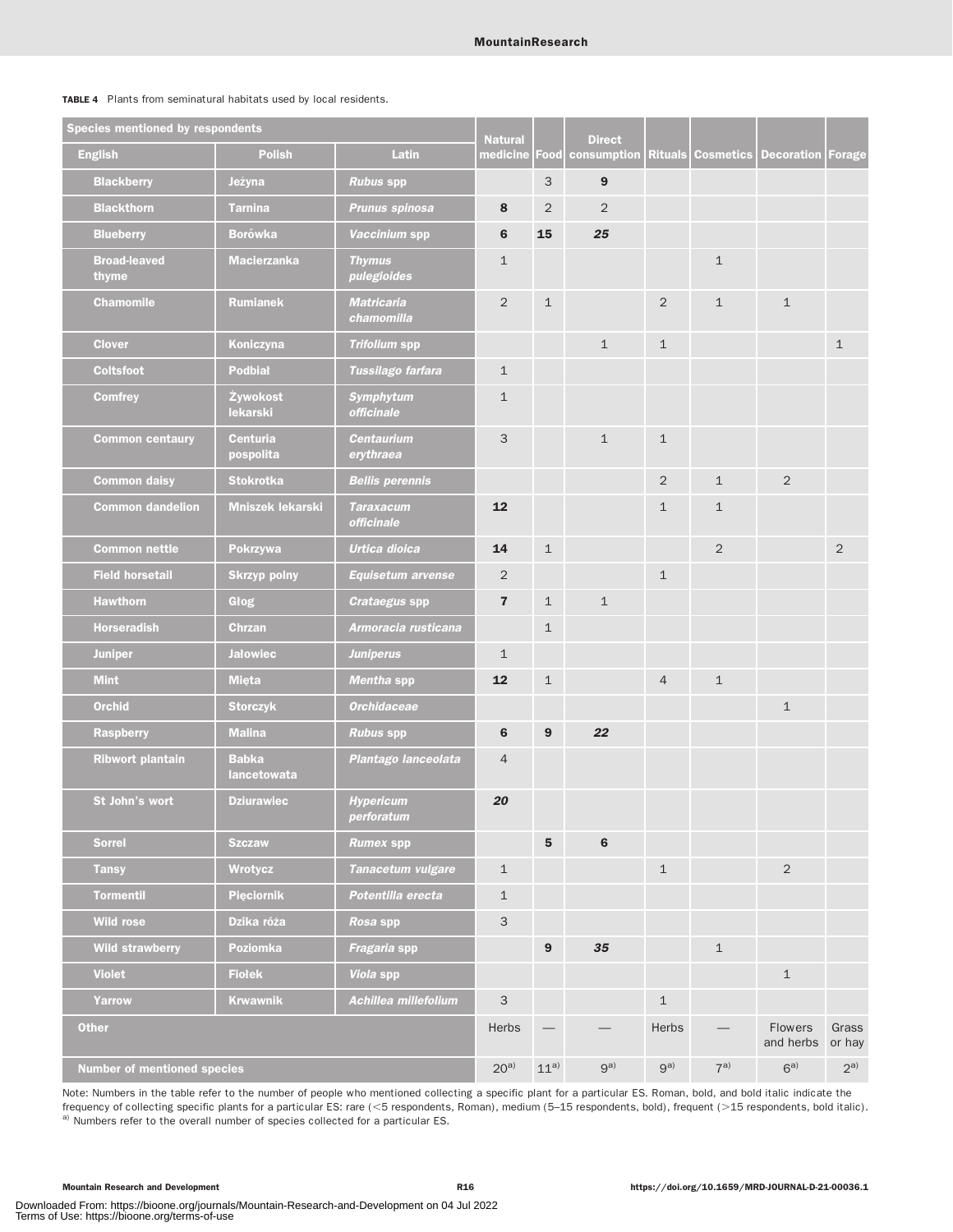socioecological system. For example, a beneficial solution may be a combination of ecotourism with extensive livestock grazing. This would enable production based on processed milk; it yields a more attractive profit than milk production, which was mentioned by residents as unprofitable and was the main reason that livestock grazing was being abandoned.

In this context, an example of such a practice is conservation grazing, as already conducted in the study area by PNP. It is an active conservation measure for certain types of grasslands, such as pasture with perennial ryegrass Lolium perenne and crested dog's-tail Cynosurus cristatus, which have to be grazed to maintain their condition. In addition, it involves the local community in grassland conservation, because the traditional herding systems are an integral part of social cohesion in rural landscapes (Salomon et al 2013). Furthermore, it increases the potential attractiveness for tourists, because seasonally pastured livestock contributes to the cultural ESs of grasslands, according to Bengtsson et al (2019). In addition, accompanying actions, such as cultural festivals, as well as the production of dairy and wool products, bring direct and indirect financial benefits. Although it is a successful initiative, PNP only conserves the most endangered habitats because of financial and ownership limitations (Tokarczyk 2018). Hence, only plant communities within the borders of the protected area are conserved. A large area of seminatural habitats is still located outside PNP. Thus, residents should preserve seminatural habitats if it can be economically justified.

Respondents underlined that collecting wild fruit (eg blueberries, raspberries, and wild strawberries) for purchase is nowadays unprofitable, although it was commonly practiced in the past. Stryamets et al (2012) highlighted that promotion of local products made from wild plants, such as jams and herbal tea, could enhance the livelihoods of local people, because processed wild plants command a high price. In this regard, it is important to implement an appropriate regional marketing strategy. Local products that already exist should be promoted at the institutional level. In this way, ecotourists who seek traditional products based on local natural resources could be attracted to the region. These can be edible products (eg jams from blueberries, raspberries, and wild strawberries), alcoholic and nonalcoholic beverages (eg herbs for infusions, like chamomile and mint), natural cosmetics (eg common nettle for hair care purposes and ointment from tormentil for pruritus), decoration pieces, and products used for rituals, which are still popular in the whole of Poland. Examples of products used for rituals include palms prepared from plants for Palm Sunday (a week before Easter) made from dried grass (dyed) and dried flowers. Some wild plant products from seminatural habitats are included in the List of Traditional Products of the Polish Ministry of Agriculture and Rural Development (2021). The increased popularity of local products would yield higher prices. Thus, harvesting plants from seminatural habitats could be more profitable. At the same time, this provides an incentive for mowing grasslands.

Although complex conservation measures may need the support of protected area managers, other more financially profitable actions may be combined with the conservation of some types of seminatural habitats. Hence, the combination of landscape conservation with sustainable livelihood may contribute to the maintenance of a multifunctional

landscape. This poses many challenges, because different stakeholders have conflicting interests and needs for a particular ES may clash. However, only multifunctional landscapes are sustainable, because they provide the best balance among different ESs (eg Palomo et al 2014). Moreover, multifunctional landscapes are more desirable for ecological and sociocultural reasons and are economically more beneficial, because they provide diverse livelihoods for people (de Groot et al 2010). This can be applied in the Pieniny Mountains and in other mountainous regions where similar reforestation processes occur because of land abandonment. As mentioned in the introduction, this is particularly true for Central European countries (Medwecka-Kornaś 1977; Tokarczyk 2018; Peciña et al 2019).

# **Conclusions**

Wild plants from seminatural habitats provide a bundle of ESs for inhabitants of the Pieniny Mountains. However, both the provision of specific types of ESs based on wild plants and the number and importance of particular species varied greatly depending on the ESs. The most common ESs based on wild plants were natural medicine, food, and direct consumption. These ESs also involved the widest range of collected species. Forage, ritual purposes, and decoration had less important meanings. For these ESs, particular species also played a minor role and might be easily replaced by other charismatic plants (decoration and ritual purposes) or herbs with similar properties (forage).

As a result of declining interest in livestock grazing and mowing meadows for forage, grasslands and other seminatural habitats are disappearing through natural forest encroachment (Tokarczyk 2018). This has implications for nature conservation as multifunctional land use and landscape mosaics decrease. Therefore, the restoration of traditional activities is vital for the conservation of grassland and shrubby habitats in the Pieniny Mountains. However, this is only possible if the economic profits of such activities are sufficient to provide livelihoods for the local community.

Currently, around half of respondent households use (directly or indirectly) wild plants from seminatural habitats as an additional livelihood income. However, most live in the Pieniny Spiskie (the part of the study area with the highest share of agricultural land) and are involved in livestock grazing. They are gradually abandoning the land for economic reasons. What is more, only a few households sell products derived, directly or indirectly, from seminatural habitats (herbs and fruit, preserves from collected plants, dairy, honey, or decoration pieces). This should be encouraged, especially in peripheral mountainous areas, where the livelihood options are limited and sustainable use of nature is an attractive option. A solution is the promotion of livelihoods based on wild plants that are adapted to the current economic situation. For example, livestock grazing could be combined with ecotourism. At the institutional level, the marketing of local products, directly or indirectly, based on local resources is essential. Growing demand for provisioning ESs based on cultural needs might sustain local community livelihoods. This could support all 3 pillars of sustainability (economic, natural, and social) and link local livelihoods with nature conservation and culture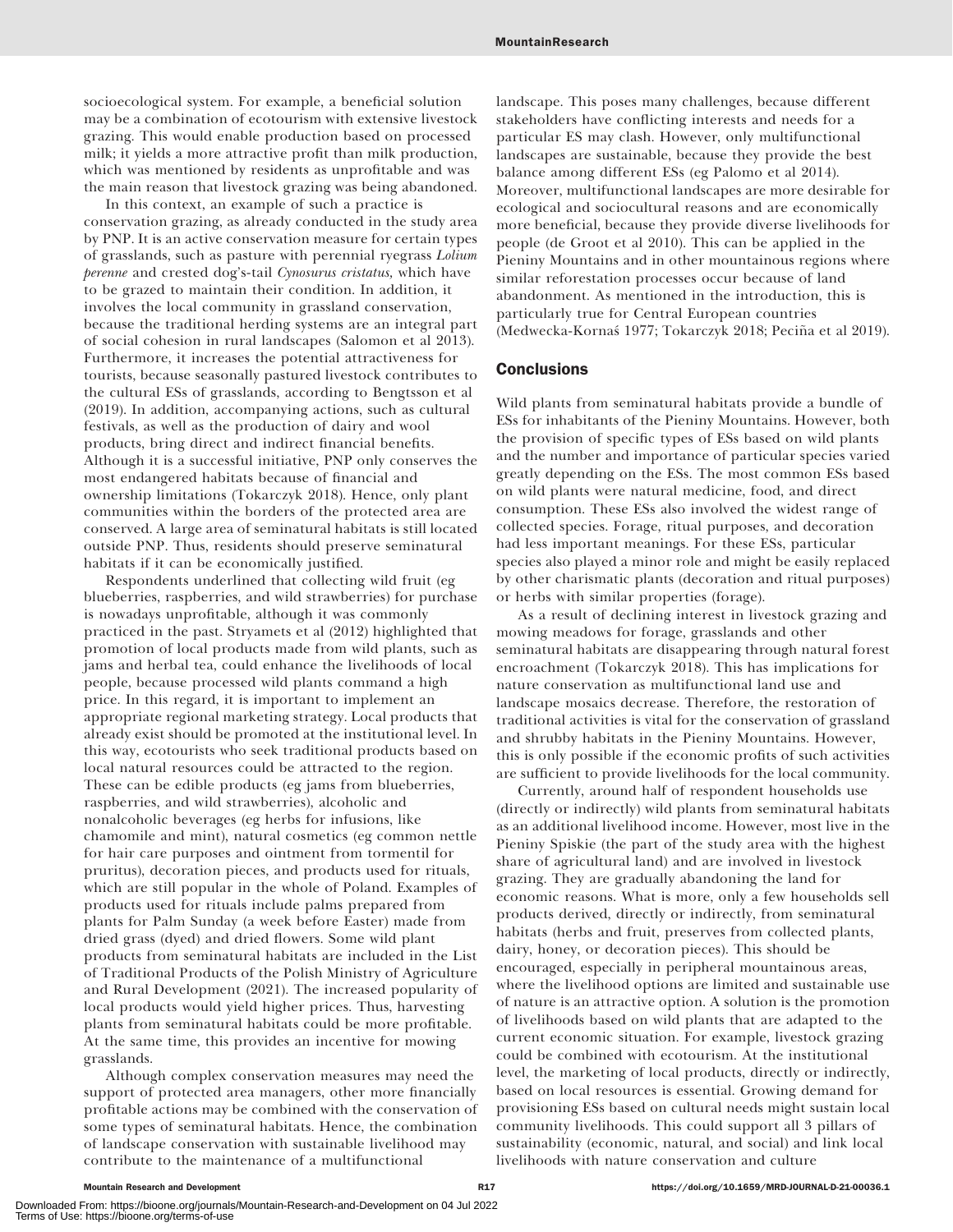preservation. In other words, a whole sustainable socioecological system can be achieved.

## ACKNOWLEDGMENTS

We thank all informants who participated in the research. We are grateful to Dr Michał Jakiel for advice concerning sample selection, Dr Joanna Hibner for help during field studies, and Dr Michał Olejnik for proofreading the manuscript. This research was supported by the National Science Centre (2018/02/X/HS4/ 02962).

## REFERENCES

Agbogidi OM. 2010. Ethno-botanical survey of the non-timber forest products in Sapele Local Government Area of Delta State, Nigeria. African Journal of Plant Science 4(3):183–189.

Bengtsson J, Bullock JM, Egoh B, Everson C, Everson T, O'Connor T, O'Farrell PJ, **Smith HG, Lindborg R.** 2019. Grasslands—More important for ecosystem services than you might think. Ecosphere 10(2):e02582.

**Bieling C.** 2013. Perceiving and responding to gradual landscape change at the community level. Ecology and Society 18(2):36.

Biró E, Babai D, Bódis J, Molnár Z. 2014. Lack of knowledge or loss of knowledge? Traditional ecological knowledge of population dynamics of threatened plant species in East–Central Europe. Journal for Nature Conservation 22(4):318–325.

Chamberlain JL, Darr D, Meinhold K. 2020. Rediscovering the contributions of forests and trees to transition global food systems. Forests 1(10):1098. Dau JH, Elisha A. 2014. Survey on non-timber forest product in Bauch South Senatorial Districts, Bauchi State, Nigeria. Journal of Research in Forestry, Wildlife and Environment 6(1):82-97.

de Groot RS, Alkemade R, Braat L, Hein L, Willemen L. 2010. Challenges in integrating the concept of ecosystem services and values in landscape planning, management and decision making. Ecological Complexity 7(3):260–272. Derek M. 2021. Nature on a plate: Linking food and tourism within the ecosystem services framework. Sustainability 13:1687.

Fagerholm N, Torralba M, Moreno G, Girardello M, Herzog F, Aviron S, Burgess P, Crous-Duran J, Ferreiro-Domínguez N, Graves A, et al. 2019. Cross-site analysis of perceived ecosystem service benefits in multifunctional landscapes. Global Environmental Change 56:134–147.

Fajobi EA, Fingesi UI. 2018. Contribution of non-timber forest products (NTFPs) to livelihood of people in Mokwa Local Government Area, Niger State, Nigeria. World News of Natural Sciences 21:77–89.

Fontana V, Radtke A, Walde J, Tasser E, Wilhalm T, Zerbe S, Tappeiner U. 2014. What plant traits tell us: Consequences of land-use change of a traditional agroforest system on biodiversity and ecosystem service provision. Agriculture, Ecosystems & Environment 186:44–53.

Grasser S, Schunko C, Vogl CR. 2012. Gathering "tea"-From necessity to connectedness with nature: Local knowledge about wild plant gathering in the Biosphere Reserve Grosses Walsertal (Austria). Journal of Ethnobiology and Ethnomedicine 8:31.

Haines-Young R, Potschin MB. 2018. Common International Classification of Ecosystem Services (CICES) V5.1 and Guidance on the Application of the Revised Structure. Copenhagen, the Netherlands: EEA [European Environment Agency]. [https://www.cices.eu;](https://www.cices.eu) accessed on 26 May 2021.

Head Office of Geodesy and Cartography. n.d. Topographic Objects Database (BDOT10k). Warsaw, Poland: Head Office of Geodesy and Cartography. [https://](https://www.geoportal.gov.pl/en/dane/baza-danych-obiektow-topograficznych-bdot) [www.geoportal.gov.pl/en/dane/baza-danych-obiektow-topograficznych-bdot;](https://www.geoportal.gov.pl/en/dane/baza-danych-obiektow-topograficznych-bdot) accessed on 9 June 2021.

Hönigová I, Vačkář D, Lorencová E, Melichar J, Götzl M, Sonderegger G, Oušková V, Hošek M, Chobot K. 2012. Survey on Grassland Ecosystem Services: Report to the EEA—European Topic Centre on Biological Diversity. Prague, Czech Republic: Nature Conservation Agency of Czech Republic.

Hurley PT, Grabbatin B, Goetcheus C, Halfacre A. 2012. Gathering, buying, and growing sweetgrass (Muhlenbergia sericea): Urbanization and social networking in the sweetgrass basking-making industry of Lowcountry South Carolina. In: Voeks R, Rashford J, editors. African Ethnobotany in the Americas. New York, NY: Springer Nature, pp 153–173.

Kalle R, Soukand R. 2013. Wild plants eaten in childhood: Retrospective of 1970s–1990s Estonia. Botanical Journal of the Linnean Society 172(2):239–253. Kang J, Kang Y, Feng J, Liu M, Ji X, Li D, Stawarczyk K, Łuczaj Ł. 2017. Plants as highly diverse sources of construction wood, handicrafts and fibre in the Heihe valley (Qinling Mountains, Shaanxi, China): The importance of minor forest products. Journal of Ethnobiology and Ethnomedicine 13:38.

Kaoma H, Shackleton CM. 2014. Collection of urban tree products by households in poorer residential areas of three South African towns. Urban Forestry & Urban Greening 13(2):244–252.

Kaźmierczakowa R, Pancer-Koteja E, editors. 2004. Map of the plant communities of the Pieniny National Park 1998–2001, scale 1:10 000. Studia Naturae 49:7–11.

Klepacki P. 2016. Useful plants in the Knyszyn Forest and the Beskid Niski Mountains [in Polish]. Etnobiologia Polska 6:31–116.

Klimaszewski M. 1972. Geomorphology of Poland: Southern Poland-Mountains and Highlands [in Polish]. Warsaw, Poland: Państwowe Wydawnictwo Naukowe. **Łuczaj Ł.** 2010. Changes in the utilization of wild green vegetables in Poland since the 19th century: A comparison of 4 ethnobotanical surveys. Journal of Ethnopharmacology 128:395–404.

**Łuczaj Ł.** 2011. Herbal bouquets blessed on Assumption Day in south-eastern Poland: Freelisting versus photographic inventory. Ethnobotany Research and Applications 9:1–25.

**Łuczaj Ł.** 2012. A relic of medieval folklore: Corpus Christi Octave herbal wreaths in Poland and their relationship with the local pharmacopoeia. Journal of Ethnopharmacology 142(1):228–240.

Łuczaj Ł, Pieroni A, Tardío J, Pardo-de-santayana M, Sõukand R, Kalle R. 2012. Wild food plant use in 21st century Europe: The disappearance of old traditions and the search for new cuisines involving wild edibles. Acta Societatis Botanicorum Poloniae 81(4):359–370.

McLain RJ, Hurley PT, Emery MR, Poe MR. 2014. Gathering wild food in the city: Rethinking the role of foraging in urban ecosystem planning and management. Local Environment 19(2):220–240.

Medwecka-Kornas A. 1977. Ecological problems in the conservation of plant communities, with special reference to central Europe. Environmental Conservation 4(1):27–33.

Menendez-Baceta G, Aceituno-Mata L, Tardío J, Reyes-García V, Pardo-de-

Santayana M. 2012. Wild edible plants traditionally gathered in Gorbeialdea (Biscay, Basque Country). Genetic Resources and Crop Evolution 59:1329–1347. Millennium Ecosystem Assessment. 2005. Ecosystems and Human Well-being: Synthesis. Washington, DC: Island Press.

**Ministry of Agriculture and Rural Development.** 2021. List of Traditional Products [in Polish]. Warsaw, Poland: Ministry of Agriculture and Rural Development. [https://www.gov.pl/web/rolnictwo/lista-produktow-tradycyjnych12;](https://www.gov.pl/web/rolnictwo/lista-produktow-tradycyjnych12) accessed on 28 May 2021.

Nand K, Naithani S. 2018. Ethnobotanical uses of wild medicinal plants by the local community in the Asi Ganga sub-basin, Western Himalaya. Journal of Complementary Medicine Research 9(1):34–46.

Nedelcheva A, Dogan Y, Obratov-Petkovic D, Padure IM. 2011. The traditional use of plants for handicrafts in southeastern Europe. Human Ecology 39(6):813–828. Nowak-Olejnik A, Mocior E, Hibner J, Tokarczyk N. 2020. Human perceptions of cultural ecosystem services of semi-natural grasslands: The influence of plant communities. Ecosystem Services 46:101208.

Olsen CS, Larsen HO. 2003. Alpine medicinal plant trade and Himalayan mountain livelihood strategies. Geographical Journal 169(3):243–254.

Palliwoda J, Kowarik I, von der Lippe M. 2017. Human-biodiversity interactions in urban parks: The species level matters. Landscape and Urban Planning 157:394– 406.

Palomo I, Montes C, Martín-López B, González JA, García-Llorente M, Alcorlo P, Mora MRG. 2014. Incorporating the social-ecological approach in protected areas in the Anthropocene. BioScience 64(3):181–191.

Peciña MV, Ward RD, Bunce RG, Sepp K, Kuusemets V, Luuk O. 2019. Countryscale mapping of ecosystem services provided by semi-natural grasslands. Science of the Total Environment 661:212–225.

Poe MR, McLain RJ, Emery M, Hurley PT. 2013. Urban forest justice and the rights to wild foods, medicines, and materials in the city. Human Ecology 41(3):409–422.

Reyes-García V, Menendez-Baceta G, Aceituno-Mata L, Acosta-Naranjo R, Calvet-Mir L, Dominguez P, Garnatje T, Gómez-Baggethun E, Molina-Bustamante M, **Molina M, et al.** 2015. From famine foods to delicatessen: Interpreting trends in the use of wild edible plants through cultural ecosystem services. Ecological

Economics 120:303–311. Reyes-García V, Vadez V, Huanca T, Leonard W, Wilkie D. 2005. Knowledge and

consumption of wild plants: A comparative study in two Tsimane' villages in the Bolivian Amazon. Ethnobotany Research and Applications 3:201–207. Salomon M, Cupido C, Samuels I. 2013. The good shepherd: Remedying the

fencing syndrome. African Journal of Range and Forage Science 30:71–75. Schulp CJE, Thuiller W, Verburg PH. 2014. Wild food in Europe: A synthesis of knowledge and data of terrestrial wild food as an ecosystem service. Ecological Economics 105:292–305.

Schunko C, Grasser S, Vogl CR. 2012. Intracultural variation of knowledge about wild plant uses in the Biosphere Reserve Grosses Walsertal (Austria). Journal of Ethnobiology and Ethnomedicine 8(1):23.

Shackleton C, Shackleton S. 2004. The importance of non-timber forest products in rural livelihood security and as safety nets: A review of evidence from South Africa South African Journal of Science 100:658–664.

Soukand R, Kalle R. 2011. Change in medical plant use in Estonian ethnomedicine: A historical comparison between 1888 and 1994. Journal of Ethnopharmacology 135(2):251–260.

Stryamets N, Elbakidze M, Angelstam P. 2012. Role of non-wood forest products for local livelihoods in countries with transition and market economies: Case studies in Ukraine and Sweden. Scandinavian Journal of Forest Research 27(1):1-14.

Strvamets N. Elbakidze M. Ceuterick M. Angelstam P. 2015. From economic survival to recreation: Contemporary uses of wild food and medicine in rural Sweden, Ukraine and NW Russia. Journal of Ethnobiology and Ethnomedicine 11:53.

Tardío J, Pascual H, Morales R. 2005. Wild food plants traditionally used in the province of Madrid, central Spain. Economic Botany 59(2):122–136. TEEB [The Economics of Ecosystems and Biodiversity]. 2010. The Economics of Ecosystems and Biodiversity: Ecological and Economic Foundations. Pushpam Kumar, editor. London, United Kingdom: Earthscan.

Downloaded From: https://bioone.org/journals/Mountain-Research-and-Development on 04 Jul 2022 Terms of Use: https://bioone.org/terms-of-use